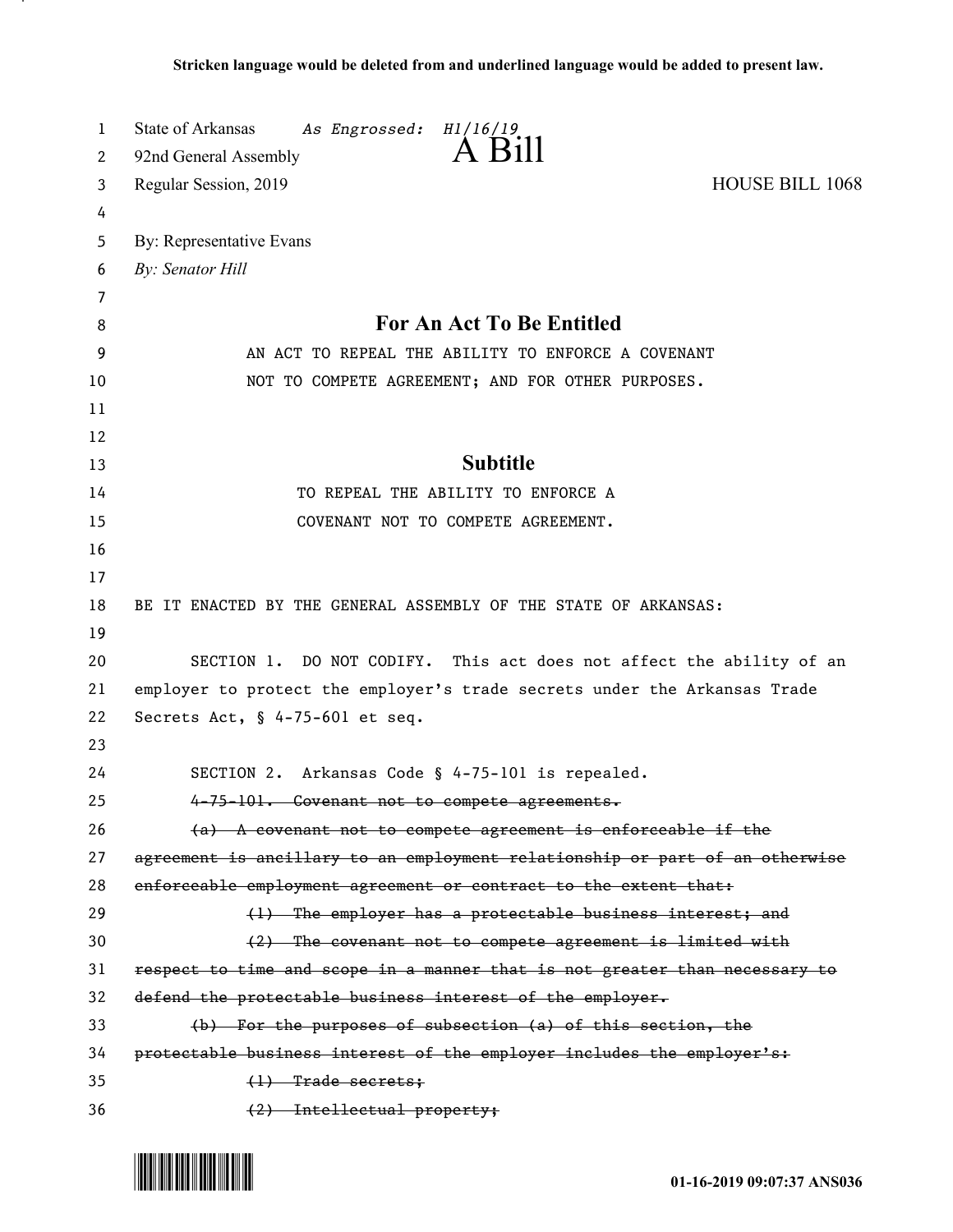| 1  | (3) Customer lists;                                                           |
|----|-------------------------------------------------------------------------------|
| 2  | (4) Goodwill with customers;                                                  |
| 3  | (5) Knowledge of his or her business practices;                               |
| 4  | $(6)$ Methods;                                                                |
| 5  | (7) Profit margins;                                                           |
| 6  | $(8)$ Costs;                                                                  |
| 7  | (9) Other confidential business information that is                           |
| 8  | confidential, proprietary, and increases in value from not being known by a   |
| 9  | competitor;                                                                   |
| 10 | (10) Training and education of the employer's employees; and                  |
| 11 | (11) Other valuable employer data that the employer has provided              |
| 12 | to an employee that an employer would reasonably seek to protect or safeguard |
| 13 | from a competitor in the interest of fairness.                                |
| 14 | $(e)(1)$ The lack of a specific or defined geographic descriptive             |
| 15 | restriction in a covenant not to compete agreement does not make the covenant |
| 16 | not to compete agreement overly broad under subdivision (a)(2) of this        |
| 17 | section if the covenant not to compete agreement is limited with respect to   |
| 18 | time and scope in a manner that is not greater than necessary to defend the   |
| 19 | protectable business interest of the employer.                                |
| 20 | (2) The reasonableness of a covenant not to compete agreement                 |
| 21 | shall be determined after considering:                                        |
| 22 | (A) The nature of the employer's protectable business                         |
| 23 | interest:                                                                     |
| 24 | (B) The geographic scope of the employer's business and                       |
| 25 | whether or not a geographic limitation is feasible under the circumstances:   |
| 26 | (C) Whether or not the restriction placed on the employee                     |
| 27 | is limited to a specific group of customers or other individuals or entities  |
| 28 | associated with the employer's business; and                                  |
| 29 | (D) The nature of the employer's business.                                    |
| 30 | (d) A post-termination restriction of two (2) years is presumptively          |
| 31 | reasonable as to length of time under subdivision (a)(2) of this section      |
| 32 | unless the facts and circumstances of a particular case clearly demonstrate   |
| 33 | that two (2) years is unreasonable compared to the employer's protectable     |
| 34 | business interest.                                                            |
|    |                                                                               |
| 35 | $(e)$ (1) In a private court action, a court may award the employer           |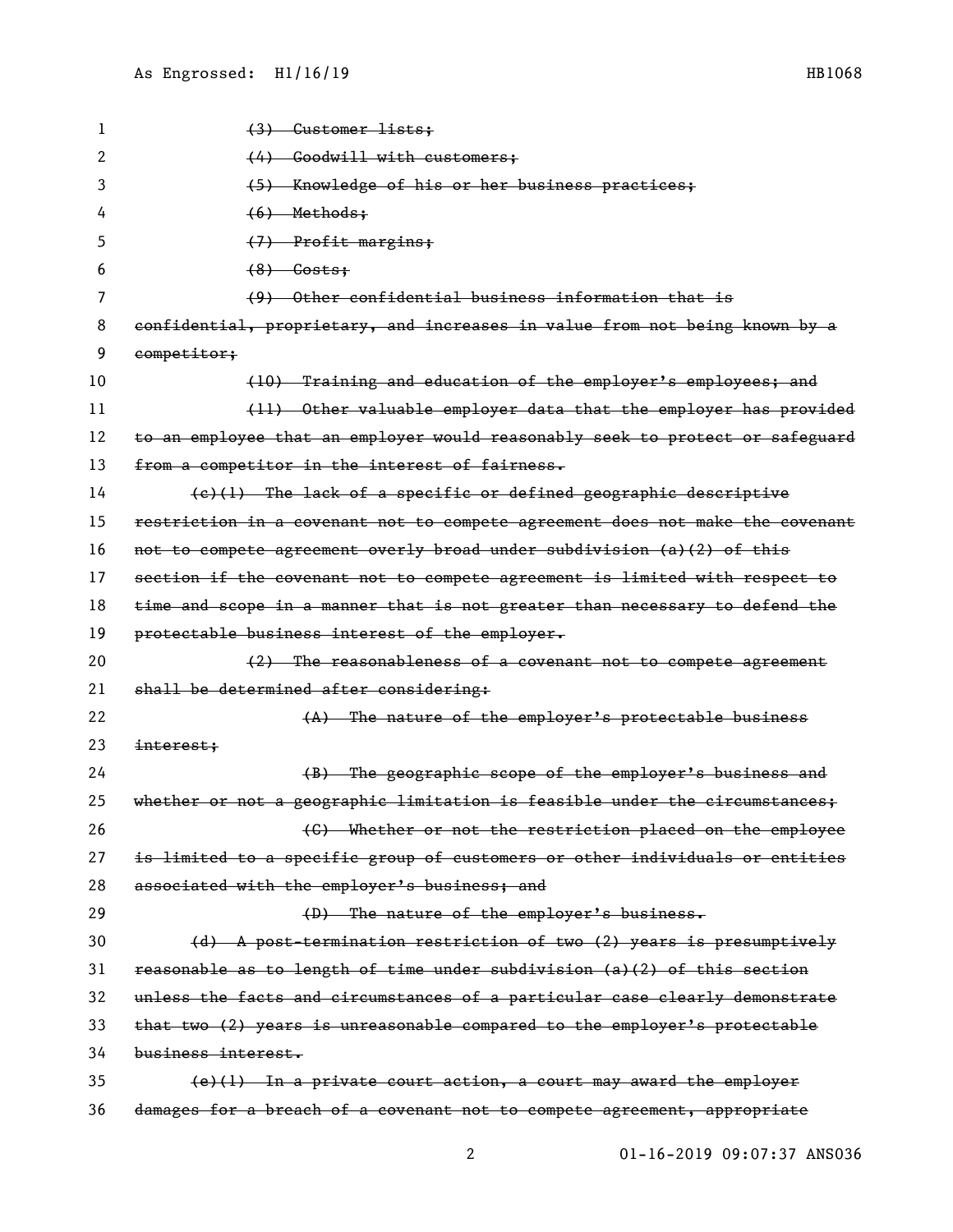| 1  | injunctive relief, or both, if appropriate.                                   |
|----|-------------------------------------------------------------------------------|
| 2  | (2) The immediate harm associated with the breach of a covenant               |
| 3  | not to compete agreement shall be considered irreparable to establish the     |
| 4  | appropriateness of a preliminary injunction.                                  |
| 5  | (3) This subsection does not limit:                                           |
| 6  | (A) Any other defense available to a party against a claim                    |
| 7  | for preliminary injunctive relief; or                                         |
| 8  | (B) An employer's right to monetary damages for breach of                     |
| 9  | a covenant not to compete agreement.                                          |
| 10 | $(f)(1)$ If restrictions in a covenant not to compete agreement are           |
| 11 | found to be unreasonable and impose a greater restraint than is necessary to  |
| 12 | protect the protectable business interest of the employer under subdivision   |
| 13 | $(a)(1)$ of this section, the court shall reform the covenant not to compete  |
| 14 | agreement to the extent necessary to:                                         |
| 15 | (A) Cause the limitations contained in the covenant not to                    |
| 16 | compete agreement to be reasonable; and                                       |
| 17 | (B) Impose a restraint that is not greater than necessary                     |
| 18 | to protect the protectable business interest.                                 |
| 19 | (2) The court shall enforce the covenant not to compete                       |
| 20 | agreement under the reformed terms and conditions.                            |
| 21 | (g) An employee's continued employment is sufficient consideration for        |
| 22 | a covenant not to compete agreement.                                          |
| 23 | $(h)(1)$ This subsection does not apply to a covenant not to compete          |
| 24 | agreement that is ancillary to other contractual relationships, including any |
| 25 | type of agreement for the sale and purchase of a business, franchise          |
| 26 | agreement, and any other agreement not ancillary to an employment             |
| 27 | relationship or employment contract.                                          |
| 28 | (2) Existing common law standards governing a covenant not to                 |
| 29 | compete agreement outside the employment background shall remain in effect.   |
| 30 | (i)(l) This subsection shall not apply to other types of agreements           |
| 31 | between employers and employees that do not concern competition or            |
| 32 | competitive work, including:                                                  |
| 33 | (A) Agreements not to solicit, recruit, or hire employees;                    |
| 34 |                                                                               |
|    | (B) Confidentiality agreements;                                               |
| 35 | (C) Nondisclosure agreements; and                                             |